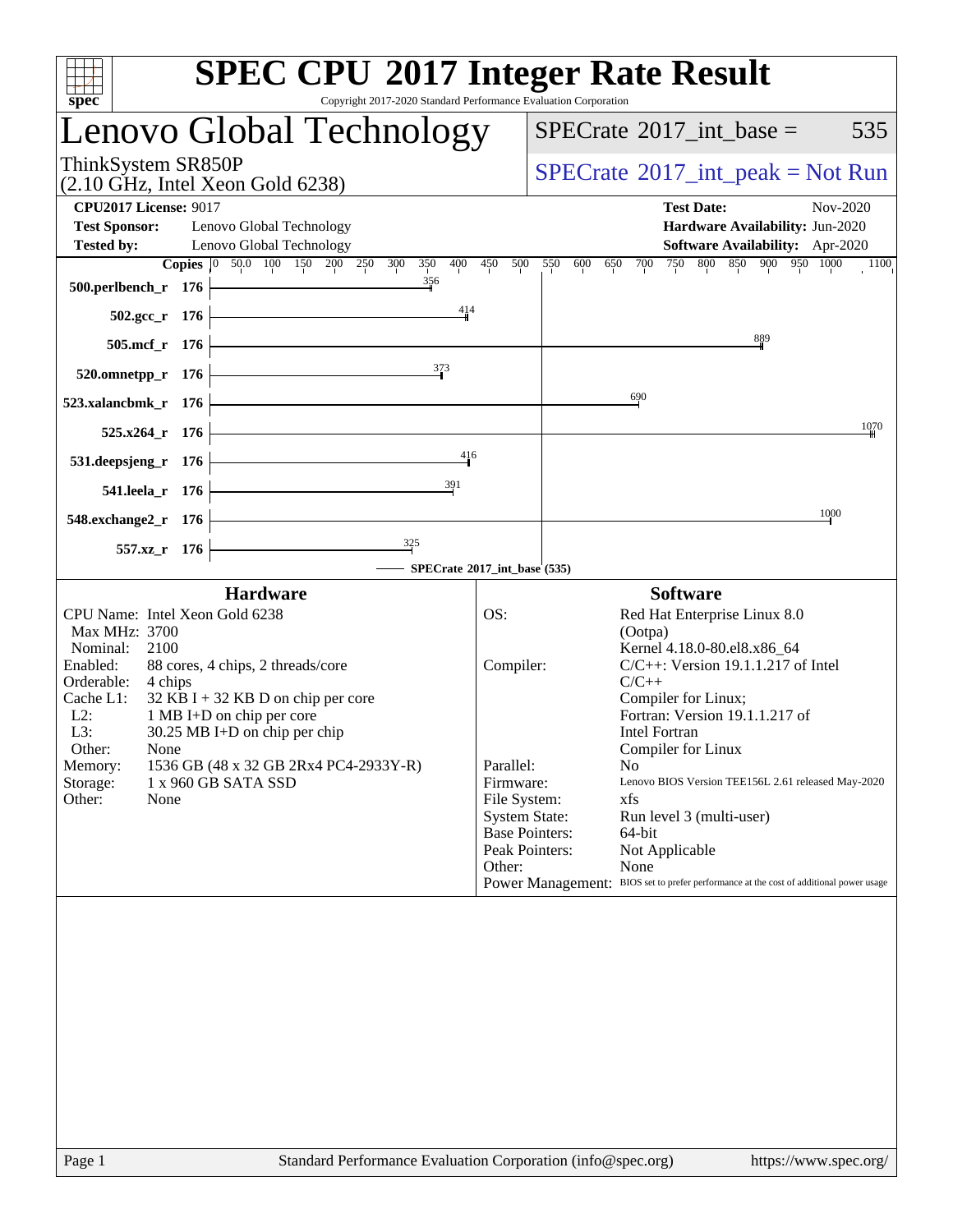

#### **[SPEC CPU](http://www.spec.org/auto/cpu2017/Docs/result-fields.html#SPECCPU2017IntegerRateResult)[2017 Integer Rate Result](http://www.spec.org/auto/cpu2017/Docs/result-fields.html#SPECCPU2017IntegerRateResult)** Copyright 2017-2020 Standard Performance Evaluation Corporation

### Lenovo Global Technology

(2.10 GHz, Intel Xeon Gold 6238)

ThinkSystem SR850P<br>  $\begin{array}{c}\n\text{SPECTB} \\
\text{SPECTB} \\
\text{SPECTB} \\
\text{SPECTB} \\
\end{array}$  [SPECrate](http://www.spec.org/auto/cpu2017/Docs/result-fields.html#SPECrate2017intpeak)®[2017\\_int\\_peak = N](http://www.spec.org/auto/cpu2017/Docs/result-fields.html#SPECrate2017intpeak)ot Run

 $SPECTate$ <sup>®</sup>[2017\\_int\\_base =](http://www.spec.org/auto/cpu2017/Docs/result-fields.html#SPECrate2017intbase) 535

**[Test Sponsor:](http://www.spec.org/auto/cpu2017/Docs/result-fields.html#TestSponsor)** Lenovo Global Technology **[Hardware Availability:](http://www.spec.org/auto/cpu2017/Docs/result-fields.html#HardwareAvailability)** Jun-2020

**[CPU2017 License:](http://www.spec.org/auto/cpu2017/Docs/result-fields.html#CPU2017License)** 9017 **[Test Date:](http://www.spec.org/auto/cpu2017/Docs/result-fields.html#TestDate)** Nov-2020 **[Tested by:](http://www.spec.org/auto/cpu2017/Docs/result-fields.html#Testedby)** Lenovo Global Technology **[Software Availability:](http://www.spec.org/auto/cpu2017/Docs/result-fields.html#SoftwareAvailability)** Apr-2020

### **[Results Table](http://www.spec.org/auto/cpu2017/Docs/result-fields.html#ResultsTable)**

|                                                 | <b>Base</b>   |                |       |                |       |                | <b>Peak</b> |               |                |              |                |              |                |              |
|-------------------------------------------------|---------------|----------------|-------|----------------|-------|----------------|-------------|---------------|----------------|--------------|----------------|--------------|----------------|--------------|
| <b>Benchmark</b>                                | <b>Copies</b> | <b>Seconds</b> | Ratio | <b>Seconds</b> | Ratio | <b>Seconds</b> | Ratio       | <b>Copies</b> | <b>Seconds</b> | <b>Ratio</b> | <b>Seconds</b> | <b>Ratio</b> | <b>Seconds</b> | <b>Ratio</b> |
| 500.perlbench_r                                 | 176           | 786            | 356   | 787            | 356   | 790            | 355         |               |                |              |                |              |                |              |
| $502.\text{gcc\_r}$                             | 176           | 601            | 415   | 607            | 411   | 603            | 414         |               |                |              |                |              |                |              |
| $505$ .mcf r                                    | 176           | 321            | 886   | 320            | 890   | 320            | 889         |               |                |              |                |              |                |              |
| 520.omnetpp_r                                   | 176           | 619            | 373   | 618            | 374   | 622            | 371         |               |                |              |                |              |                |              |
| 523.xalancbmk r                                 | 176           | 269            | 691   | 269            | 690   | 269            | 690         |               |                |              |                |              |                |              |
| 525.x264 r                                      | 176           | 288            | 1070  | 290            | 1060  | 289            | 1070        |               |                |              |                |              |                |              |
| 531.deepsjeng_r                                 | 176           | 486            | 415   | 484            | 416   | 483            | 417         |               |                |              |                |              |                |              |
| 541.leela r                                     | 176           | 744            | 392   | 745            | 391   | 745            | 391         |               |                |              |                |              |                |              |
| 548.exchange2_r                                 | 176           | 461            | 1000  | 461            | 1000  | 461            | 999         |               |                |              |                |              |                |              |
| $557.xz$ _r                                     | 176           | 585            | 325   | 585            | 325   | 585            | 325         |               |                |              |                |              |                |              |
| $SPECrate^{\circ}2017$ int base =               |               |                | 535   |                |       |                |             |               |                |              |                |              |                |              |
| $SPECrate^*2017\_int\_peak =$<br><b>Not Run</b> |               |                |       |                |       |                |             |               |                |              |                |              |                |              |

Results appear in the [order in which they were run](http://www.spec.org/auto/cpu2017/Docs/result-fields.html#RunOrder). Bold underlined text [indicates a median measurement](http://www.spec.org/auto/cpu2017/Docs/result-fields.html#Median).

### **[Compiler Notes](http://www.spec.org/auto/cpu2017/Docs/result-fields.html#CompilerNotes)**

The inconsistent Compiler version information under Compiler Version section is due to a discrepancy in Intel Compiler. The correct version of C/C++ compiler is: Version 19.1.1.217 Build 20200306 Compiler for Linux The correct version of Fortran compiler is: Version 19.1.1.217 Build 20200306 Compiler for Linux

### **[Submit Notes](http://www.spec.org/auto/cpu2017/Docs/result-fields.html#SubmitNotes)**

 The numactl mechanism was used to bind copies to processors. The config file option 'submit' was used to generate numactl commands to bind each copy to a specific processor. For details, please see the config file.

### **[Operating System Notes](http://www.spec.org/auto/cpu2017/Docs/result-fields.html#OperatingSystemNotes)**

Stack size set to unlimited using "ulimit -s unlimited"

### **[Environment Variables Notes](http://www.spec.org/auto/cpu2017/Docs/result-fields.html#EnvironmentVariablesNotes)**

```
Environment variables set by runcpu before the start of the run:
LD_LIBRARY_PATH =
      "/home/cpu2017-1.1.0-ic19.1.1/lib/intel64:/home/cpu2017-1.1.0-ic19.1.1/l
      ib/ia32:/home/cpu2017-1.1.0-ic19.1.1/je5.0.1-32"
MALLOC_CONF = "retain:true"
```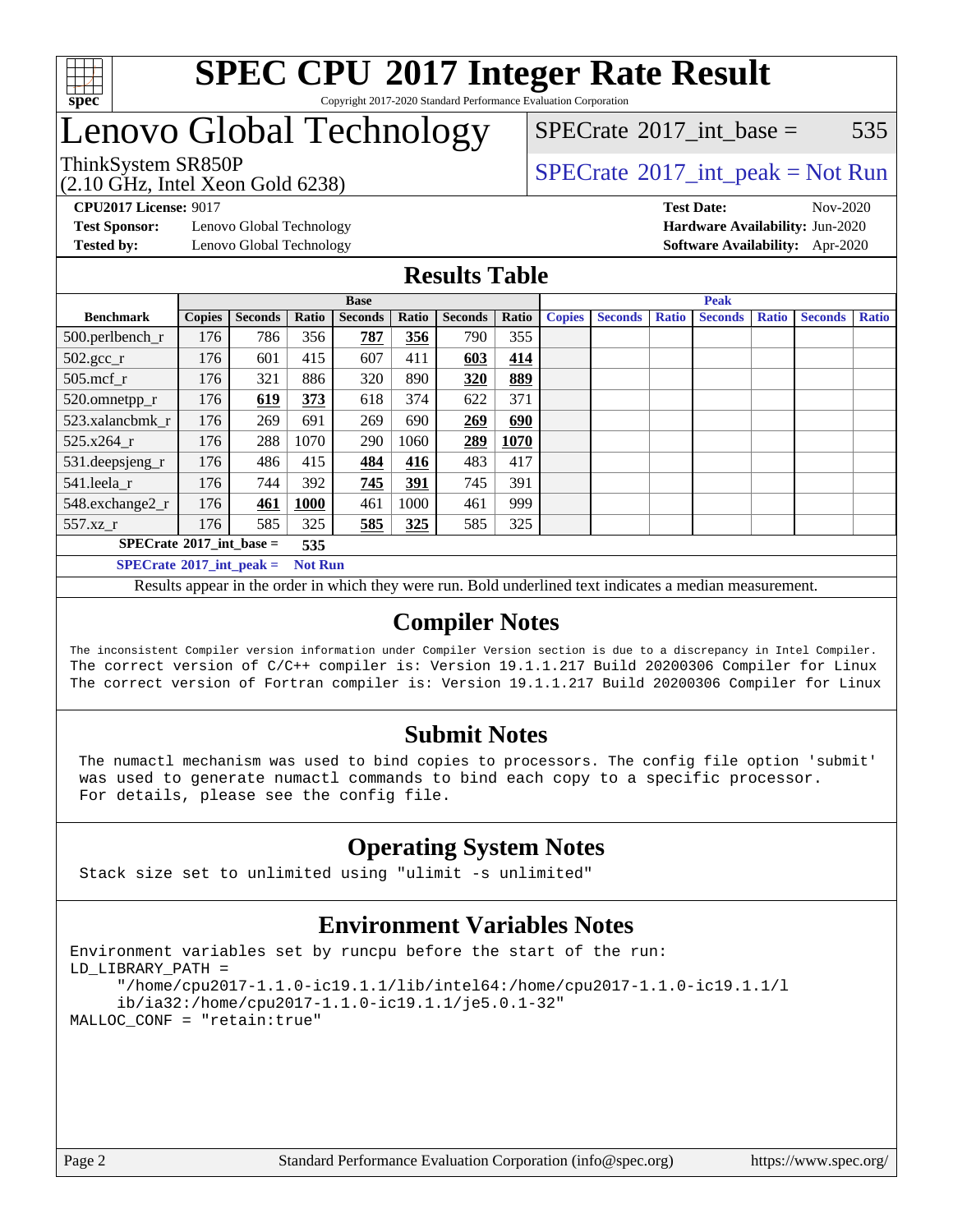

Copyright 2017-2020 Standard Performance Evaluation Corporation

### Lenovo Global Technology

 $SPECTate@2017$  int base = 535

(2.10 GHz, Intel Xeon Gold 6238)

ThinkSystem SR850P<br>  $\begin{array}{c}\n\text{SPECTB} \\
\text{SPECTB} \\
\text{SPECTB} \\
\text{SPECTB} \\
\end{array}$  [SPECrate](http://www.spec.org/auto/cpu2017/Docs/result-fields.html#SPECrate2017intpeak)®[2017\\_int\\_peak = N](http://www.spec.org/auto/cpu2017/Docs/result-fields.html#SPECrate2017intpeak)ot Run

**[Test Sponsor:](http://www.spec.org/auto/cpu2017/Docs/result-fields.html#TestSponsor)** Lenovo Global Technology **[Hardware Availability:](http://www.spec.org/auto/cpu2017/Docs/result-fields.html#HardwareAvailability)** Jun-2020 **[Tested by:](http://www.spec.org/auto/cpu2017/Docs/result-fields.html#Testedby)** Lenovo Global Technology **[Software Availability:](http://www.spec.org/auto/cpu2017/Docs/result-fields.html#SoftwareAvailability)** Apr-2020

**[CPU2017 License:](http://www.spec.org/auto/cpu2017/Docs/result-fields.html#CPU2017License)** 9017 **[Test Date:](http://www.spec.org/auto/cpu2017/Docs/result-fields.html#TestDate)** Nov-2020

### **[General Notes](http://www.spec.org/auto/cpu2017/Docs/result-fields.html#GeneralNotes)**

 Binaries compiled on a system with 1x Intel Core i9-7980XE CPU + 64GB RAM memory using Redhat Enterprise Linux 8.0 Transparent Huge Pages enabled by default Prior to runcpu invocation Filesystem page cache synced and cleared with: sync; echo 3> /proc/sys/vm/drop\_caches runcpu command invoked through numactl i.e.: numactl --interleave=all runcpu <etc> NA: The test sponsor attests, as of date of publication, that CVE-2017-5754 (Meltdown) is mitigated in the system as tested and documented. Yes: The test sponsor attests, as of date of publication, that CVE-2017-5753 (Spectre variant 1) is mitigated in the system as tested and documented. Yes: The test sponsor attests, as of date of publication, that CVE-2017-5715 (Spectre variant 2) is mitigated in the system as tested and documented.

### **[Platform Notes](http://www.spec.org/auto/cpu2017/Docs/result-fields.html#PlatformNotes)**

BIOS configuration: Choose Operating Mode set to Maximum Performance and then set it to Custom Mode MONITOR/MWAIT set to Enable CPU P-state Control set to Legacy Adjacent Cache Prefetch set to Disable DCU Streamer Prefetcher set to Disable SNC set to Enable

 Sysinfo program /home/cpu2017-1.1.0-ic19.1.1/bin/sysinfo Rev: r6365 of 2019-08-21 295195f888a3d7edb1e6e46a485a0011 running on localhost.localdomain Thu Nov 5 23:59:42 2020

 SUT (System Under Test) info as seen by some common utilities. For more information on this section, see <https://www.spec.org/cpu2017/Docs/config.html#sysinfo>

 From /proc/cpuinfo model name : Intel(R) Xeon(R) Gold 6238 CPU @ 2.10GHz 4 "physical id"s (chips) 176 "processors" cores, siblings (Caution: counting these is hw and system dependent. The following excerpts from /proc/cpuinfo might not be reliable. Use with caution.) cpu cores : 22 siblings : 44 physical 0: cores 0 1 2 3 4 5 8 9 10 11 12 16 17 18 19 20 21 24 25 26 27 28 physical 1: cores 0 1 2 3 4 5 8 9 10 11 12 16 17 18 19 20 21 24 25 26 27 28 physical 2: cores 0 1 2 3 4 5 8 9 10 11 12 16 17 18 19 20 21 24 25 26 27 28 physical 3: cores 0 1 2 3 4 5 8 9 10 11 12 16 17 18 19 20 21 24 25 26 27 28

**(Continued on next page)**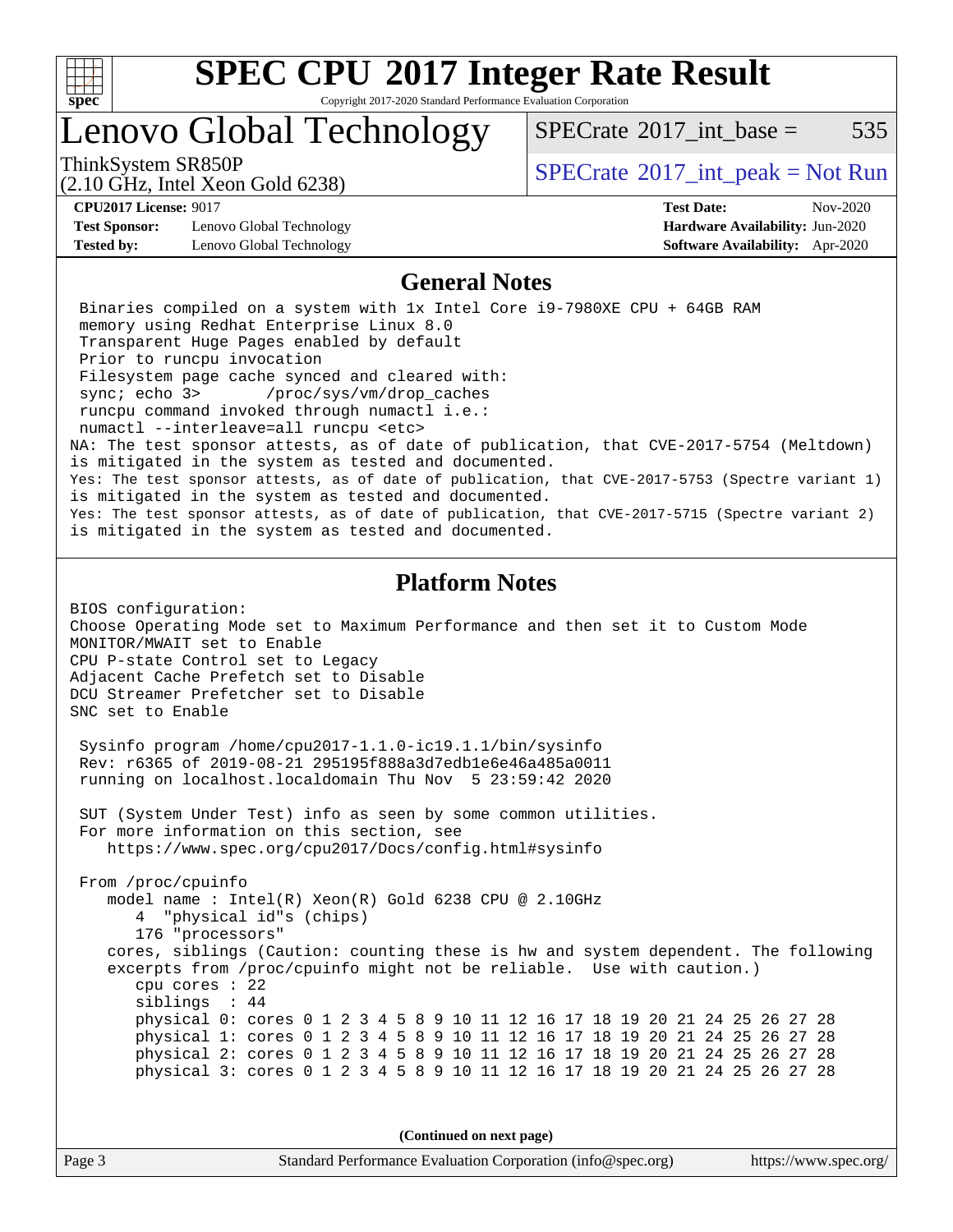

Copyright 2017-2020 Standard Performance Evaluation Corporation

## Lenovo Global Technology

 $SPECTate@2017_int\_base = 535$ 

(2.10 GHz, Intel Xeon Gold 6238)

ThinkSystem SR850P<br>  $(2.10 \text{ GHz. Intel } Y_{200}$  Gold 6238)<br> [SPECrate](http://www.spec.org/auto/cpu2017/Docs/result-fields.html#SPECrate2017intpeak)®[2017\\_int\\_peak = N](http://www.spec.org/auto/cpu2017/Docs/result-fields.html#SPECrate2017intpeak)ot Run

**[CPU2017 License:](http://www.spec.org/auto/cpu2017/Docs/result-fields.html#CPU2017License)** 9017 **[Test Date:](http://www.spec.org/auto/cpu2017/Docs/result-fields.html#TestDate)** Nov-2020

**[Test Sponsor:](http://www.spec.org/auto/cpu2017/Docs/result-fields.html#TestSponsor)** Lenovo Global Technology **[Hardware Availability:](http://www.spec.org/auto/cpu2017/Docs/result-fields.html#HardwareAvailability)** Jun-2020 **[Tested by:](http://www.spec.org/auto/cpu2017/Docs/result-fields.html#Testedby)** Lenovo Global Technology **[Software Availability:](http://www.spec.org/auto/cpu2017/Docs/result-fields.html#SoftwareAvailability)** Apr-2020

### **[Platform Notes \(Continued\)](http://www.spec.org/auto/cpu2017/Docs/result-fields.html#PlatformNotes)**

| From lscpu:                                                                        |                                                                                      |  |  |  |
|------------------------------------------------------------------------------------|--------------------------------------------------------------------------------------|--|--|--|
| Architecture:                                                                      | x86_64                                                                               |  |  |  |
| $CPU$ op-mode( $s$ ):                                                              | $32$ -bit, $64$ -bit                                                                 |  |  |  |
| Byte Order:                                                                        | Little Endian                                                                        |  |  |  |
| CPU(s):                                                                            | 176                                                                                  |  |  |  |
| On-line CPU(s) list: 0-175                                                         |                                                                                      |  |  |  |
| Thread(s) per core:                                                                | 2                                                                                    |  |  |  |
| Core(s) per socket:                                                                | 22                                                                                   |  |  |  |
| Socket(s):                                                                         | 4                                                                                    |  |  |  |
| NUMA $node(s):$                                                                    | 8                                                                                    |  |  |  |
| Vendor ID:                                                                         | GenuineIntel                                                                         |  |  |  |
| CPU family:                                                                        | 6                                                                                    |  |  |  |
| Model:                                                                             | 85                                                                                   |  |  |  |
| Model name:                                                                        | $Intel(R) Xeon(R) Gold 6238 CPU @ 2.10GHz$                                           |  |  |  |
| Stepping:                                                                          | 7                                                                                    |  |  |  |
| CPU MHz:                                                                           | 2058.542                                                                             |  |  |  |
| CPU max MHz:                                                                       | 3700.0000                                                                            |  |  |  |
| CPU min MHz:                                                                       | 1000.0000                                                                            |  |  |  |
| BogoMIPS:                                                                          | 4200.00                                                                              |  |  |  |
| Virtualization:                                                                    | $VT - x$                                                                             |  |  |  |
| L1d cache:                                                                         | 32K                                                                                  |  |  |  |
| Lli cache:                                                                         | 32K                                                                                  |  |  |  |
| L2 cache:                                                                          | 1024K                                                                                |  |  |  |
| L3 cache:                                                                          | 30976K                                                                               |  |  |  |
| NUMA $node0$ $CPU(s)$ :                                                            | $0-2, 6-8, 11-13, 17, 18, 88-90, 94-96, 99-101, 105, 106$                            |  |  |  |
| NUMA nodel CPU(s):                                                                 | 3-5, 9, 10, 14-16, 19-21, 91-93, 97, 98, 102-104, 107-109                            |  |  |  |
| NUMA $node2$ $CPU(s)$ :                                                            | 22-24, 28-30, 33-35, 39, 40, 110-112, 116-118, 121-123, 127, 128                     |  |  |  |
| NUMA node3 CPU(s):                                                                 | 25-27, 31, 32, 36-38, 41-43, 113-115, 119, 120, 124-126, 129-131                     |  |  |  |
| NUMA $node4$ CPU $(s)$ :                                                           | 44-46, 50-52, 55-57, 61, 62, 132-134, 138-140, 143-145, 149, 150                     |  |  |  |
| NUMA $node5$ $CPU(s):$                                                             | 47-49, 53, 54, 58-60, 63-65, 135-137, 141, 142, 146-148, 151-153                     |  |  |  |
| NUMA node6 $CPU(s):$                                                               | 66-68, 72-74, 77-79, 83, 84, 154-156, 160-162, 165-167, 171, 172                     |  |  |  |
| NUMA node7 CPU(s):                                                                 | 69-71, 75, 76, 80-82, 85-87, 157-159, 163, 164, 168-170, 173-175                     |  |  |  |
| Flags:                                                                             | fpu vme de pse tsc msr pae mce cx8 apic sep mtrr pge mca cmov                        |  |  |  |
|                                                                                    | pat pse36 clflush dts acpi mmx fxsr sse sse2 ss ht tm pbe syscall nx pdpelgb rdtscp  |  |  |  |
|                                                                                    | lm constant_tsc art arch_perfmon pebs bts rep_good nopl xtopology nonstop_tsc cpuid  |  |  |  |
|                                                                                    | aperfmperf pni pclmulqdq dtes64 monitor ds_cpl vmx smx est tm2 ssse3 sdbg fma cx16   |  |  |  |
|                                                                                    | xtpr pdcm pcid dca sse4_1 sse4_2 x2apic movbe popcnt tsc_deadline_timer aes xsave    |  |  |  |
|                                                                                    | avx f16c rdrand lahf_lm abm 3dnowprefetch cpuid_fault epb cat_13 cdp_13              |  |  |  |
| invpcid_single intel_ppin ssbd mba ibrs ibpb stibp ibrs_enhanced tpr_shadow vnmi   |                                                                                      |  |  |  |
| flexpriority ept vpid fsgsbase tsc_adjust bmil hle avx2 smep bmi2 erms invpcid rtm |                                                                                      |  |  |  |
| cqm mpx rdt_a avx512f avx512dq rdseed adx smap clflushopt clwb intel_pt avx512cd   |                                                                                      |  |  |  |
|                                                                                    | avx512bw avx512vl xsaveopt xsavec xgetbvl xsaves cqm_llc cqm_occup_llc cqm_mbm_total |  |  |  |
|                                                                                    | cqm_mbm_local dtherm ida arat pln pts pku ospke avx512_vnni flush_l1d                |  |  |  |
| arch_capabilities                                                                  |                                                                                      |  |  |  |
| /proc/cpuinfo cache data                                                           |                                                                                      |  |  |  |
| cache size : 30976 KB                                                              |                                                                                      |  |  |  |
|                                                                                    |                                                                                      |  |  |  |

**(Continued on next page)**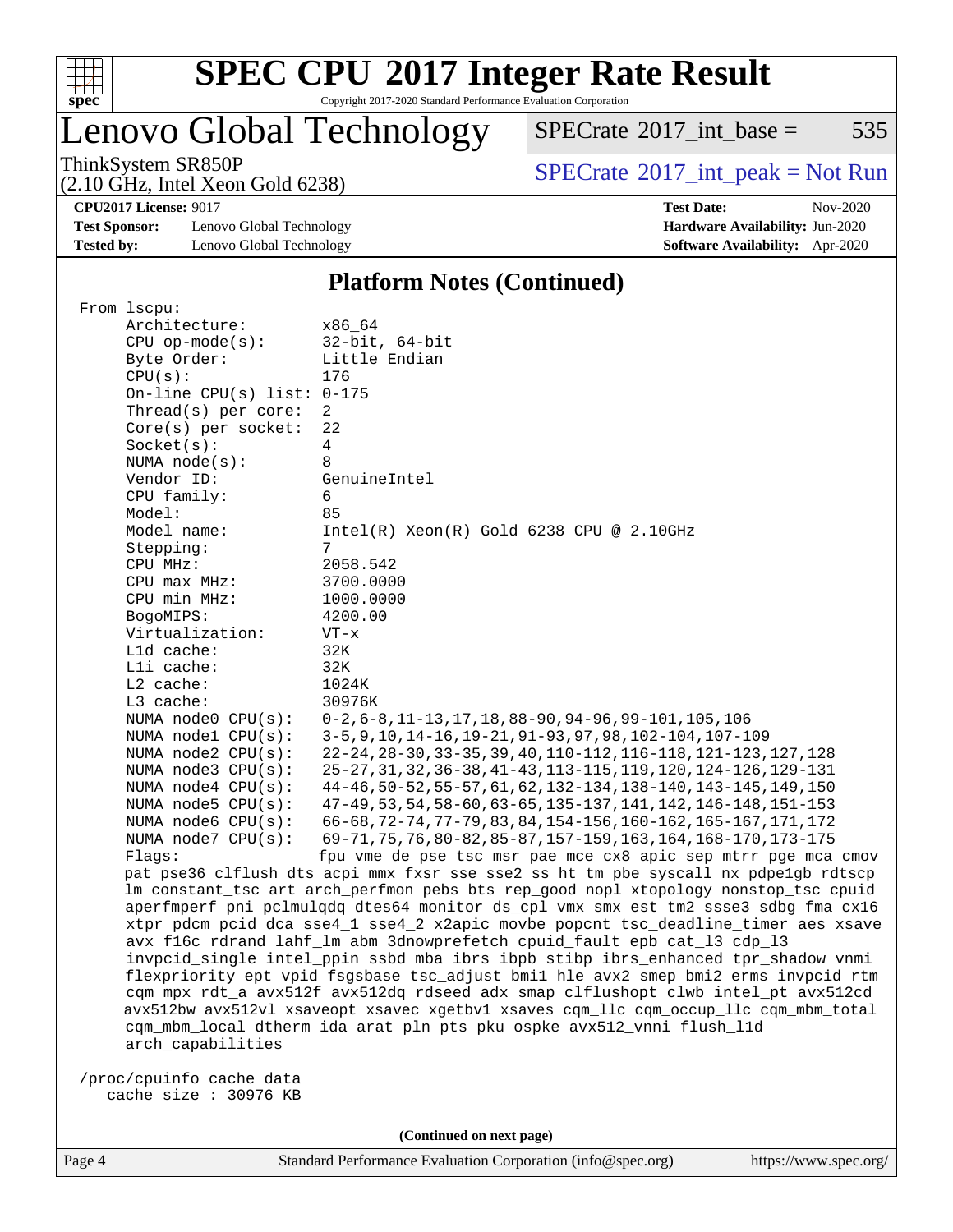

Copyright 2017-2020 Standard Performance Evaluation Corporation

Lenovo Global Technology

 $SPECTate^{\circledcirc}2017$  int base = 535

(2.10 GHz, Intel Xeon Gold 6238)

ThinkSystem SR850P<br>  $\begin{array}{c}\n\text{SPECTB} \\
\text{SPECTB} \\
\text{SPECTB} \\
\text{SPECTB} \\
\end{array}$  [SPECrate](http://www.spec.org/auto/cpu2017/Docs/result-fields.html#SPECrate2017intpeak)®[2017\\_int\\_peak = N](http://www.spec.org/auto/cpu2017/Docs/result-fields.html#SPECrate2017intpeak)ot Run

**[Test Sponsor:](http://www.spec.org/auto/cpu2017/Docs/result-fields.html#TestSponsor)** Lenovo Global Technology **[Hardware Availability:](http://www.spec.org/auto/cpu2017/Docs/result-fields.html#HardwareAvailability)** Jun-2020 **[Tested by:](http://www.spec.org/auto/cpu2017/Docs/result-fields.html#Testedby)** Lenovo Global Technology **[Software Availability:](http://www.spec.org/auto/cpu2017/Docs/result-fields.html#SoftwareAvailability)** Apr-2020

**[CPU2017 License:](http://www.spec.org/auto/cpu2017/Docs/result-fields.html#CPU2017License)** 9017 **[Test Date:](http://www.spec.org/auto/cpu2017/Docs/result-fields.html#TestDate)** Nov-2020

### **[Platform Notes \(Continued\)](http://www.spec.org/auto/cpu2017/Docs/result-fields.html#PlatformNotes)**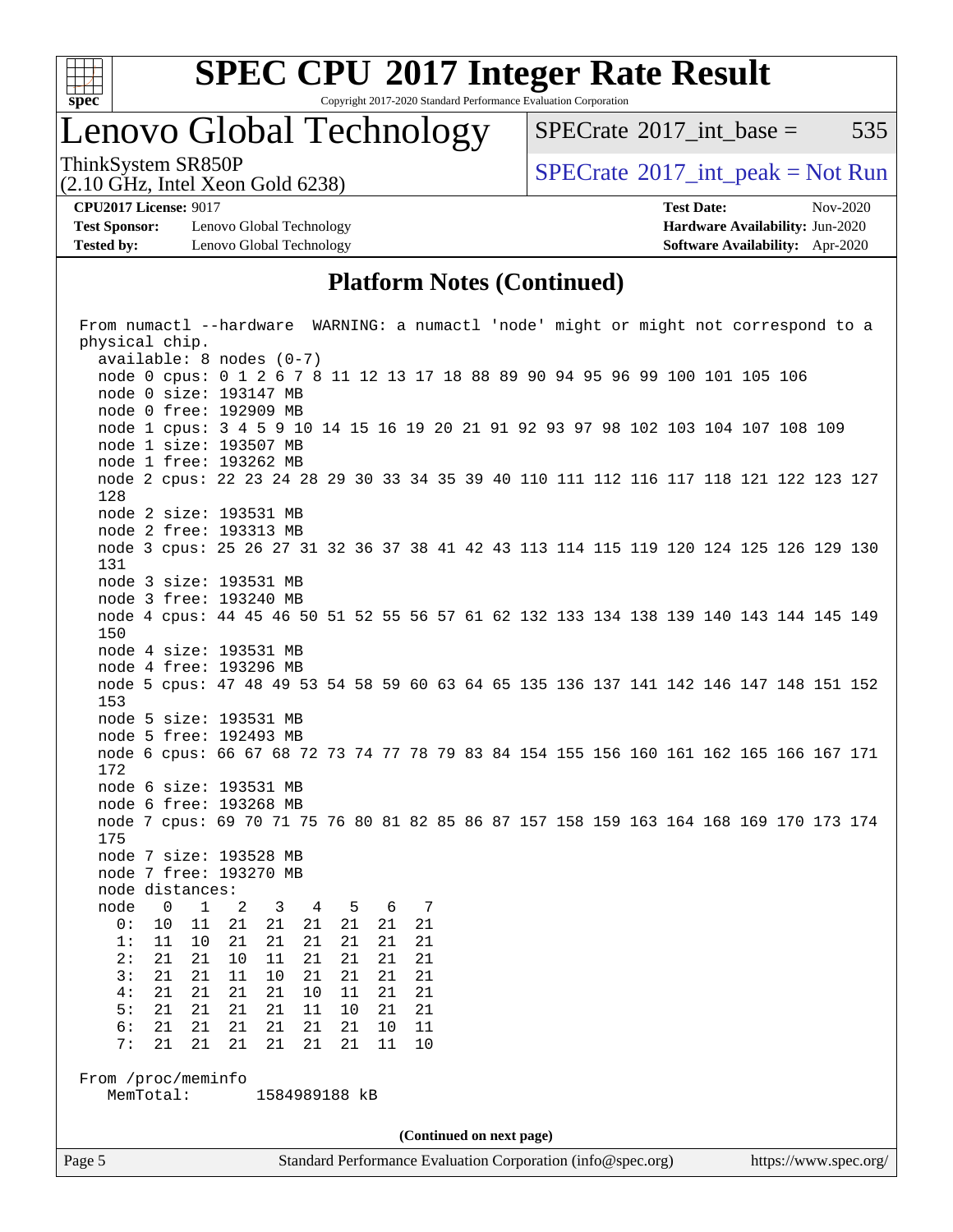

Copyright 2017-2020 Standard Performance Evaluation Corporation

### Lenovo Global Technology

 $SPECTate$ <sup>®</sup>[2017\\_int\\_base =](http://www.spec.org/auto/cpu2017/Docs/result-fields.html#SPECrate2017intbase) 535

(2.10 GHz, Intel Xeon Gold 6238)

ThinkSystem SR850P<br>  $\begin{array}{c}\n\text{SPECTB} \\
\text{SPECTB} \\
\text{SPECTB} \\
\text{SPECTB} \\
\end{array}$  [SPECrate](http://www.spec.org/auto/cpu2017/Docs/result-fields.html#SPECrate2017intpeak)®[2017\\_int\\_peak = N](http://www.spec.org/auto/cpu2017/Docs/result-fields.html#SPECrate2017intpeak)ot Run

**[Test Sponsor:](http://www.spec.org/auto/cpu2017/Docs/result-fields.html#TestSponsor)** Lenovo Global Technology **[Hardware Availability:](http://www.spec.org/auto/cpu2017/Docs/result-fields.html#HardwareAvailability)** Jun-2020 **[Tested by:](http://www.spec.org/auto/cpu2017/Docs/result-fields.html#Testedby)** Lenovo Global Technology **[Software Availability:](http://www.spec.org/auto/cpu2017/Docs/result-fields.html#SoftwareAvailability)** Apr-2020

**[CPU2017 License:](http://www.spec.org/auto/cpu2017/Docs/result-fields.html#CPU2017License)** 9017 **[Test Date:](http://www.spec.org/auto/cpu2017/Docs/result-fields.html#TestDate)** Nov-2020

#### **[Platform Notes \(Continued\)](http://www.spec.org/auto/cpu2017/Docs/result-fields.html#PlatformNotes)**

 HugePages\_Total: 0 Hugepagesize: 2048 kB From /etc/\*release\* /etc/\*version\* os-release: NAME="Red Hat Enterprise Linux" VERSION="8.0 (Ootpa)" ID="rhel" ID\_LIKE="fedora" VERSION\_ID="8.0" PLATFORM\_ID="platform:el8" PRETTY\_NAME="Red Hat Enterprise Linux 8.0 (Ootpa)" ANSI\_COLOR="0;31" redhat-release: Red Hat Enterprise Linux release 8.0 (Ootpa) system-release: Red Hat Enterprise Linux release 8.0 (Ootpa) system-release-cpe: cpe:/o:redhat:enterprise\_linux:8.0:ga uname -a: Linux localhost.localdomain 4.18.0-80.el8.x86\_64 #1 SMP Wed Mar 13 12:02:46 UTC 2019 x86\_64 x86\_64 x86\_64 GNU/Linux Kernel self-reported vulnerability status: CVE-2018-3620 (L1 Terminal Fault): Not affected Microarchitectural Data Sampling: No status reported CVE-2017-5754 (Meltdown): Not affected CVE-2018-3639 (Speculative Store Bypass): Mitigation: Speculative Store Bypass disabled via prctl and seccomp CVE-2017-5753 (Spectre variant 1): Mitigation: \_\_user pointer sanitization CVE-2017-5715 (Spectre variant 2): Mitigation: Enhanced IBRS, IBPB: conditional, RSB filling run-level 3 Nov 5 23:57 SPEC is set to: /home/cpu2017-1.1.0-ic19.1.1 Filesystem Type Size Used Avail Use% Mounted on /dev/sda4 xfs 839G 22G 817G 3% /home From /sys/devices/virtual/dmi/id BIOS: Lenovo -[TEE156L-2.61]- 05/20/2020 Vendor: Lenovo Product: ThinkSystem SR850P -[7D2HCTO1WW]- Product Family: ThinkSystem Serial: 1234567890 Additional information from dmidecode follows. WARNING: Use caution when you interpret this section. The 'dmidecode' program reads system data which is "intended to allow **(Continued on next page)**

Page 6 Standard Performance Evaluation Corporation [\(info@spec.org\)](mailto:info@spec.org) <https://www.spec.org/>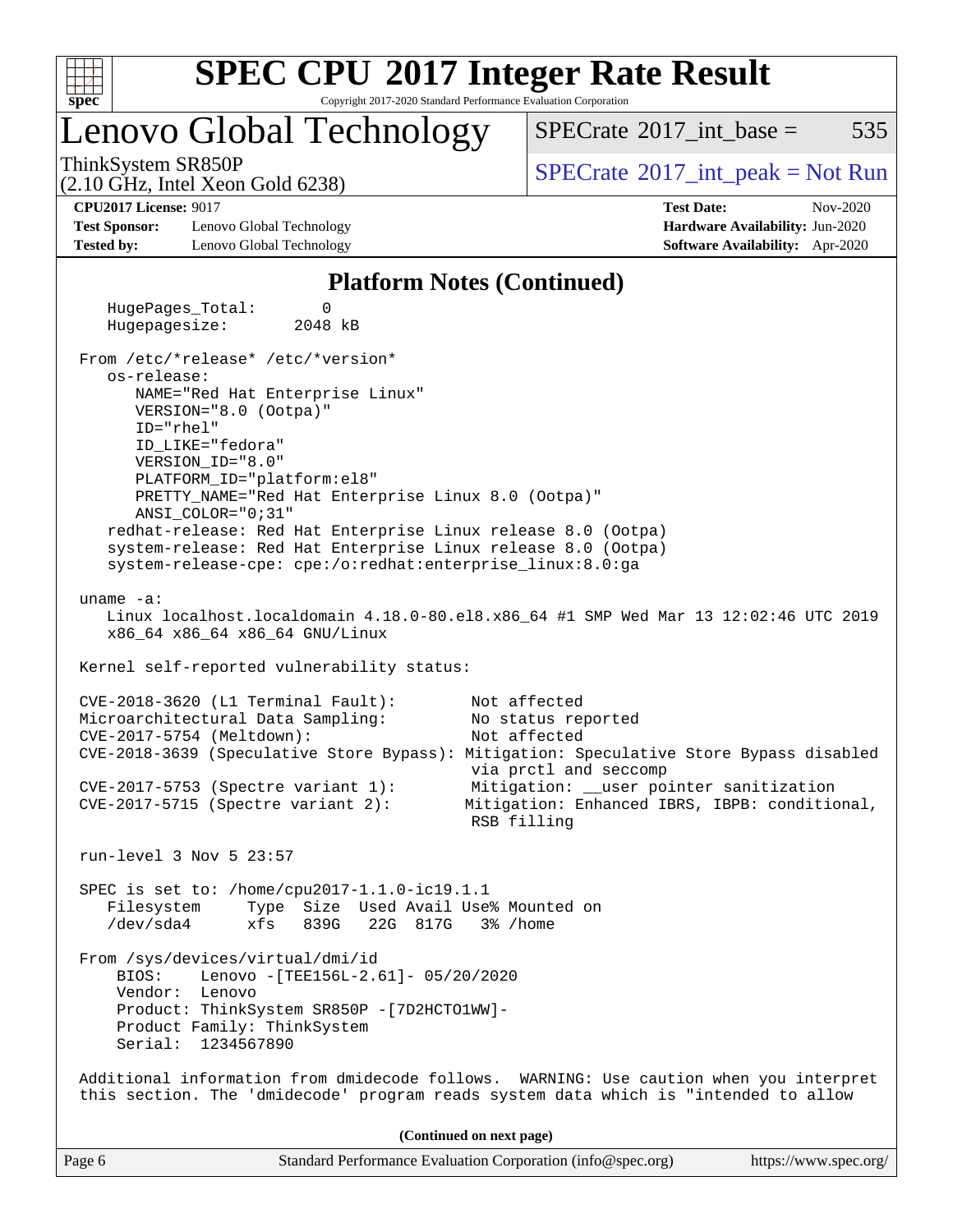

Copyright 2017-2020 Standard Performance Evaluation Corporation

### Lenovo Global Technology

[SPECrate](http://www.spec.org/auto/cpu2017/Docs/result-fields.html#SPECrate2017intbase)<sup>®</sup>2017 int base =  $535$ 

(2.10 GHz, Intel Xeon Gold 6238)

ThinkSystem SR850P<br>  $\begin{array}{c}\n\text{SPECTB} \\
\text{SPECTB} \\
\text{SPECTB} \\
\text{SPECTB} \\
\end{array}$  [SPECrate](http://www.spec.org/auto/cpu2017/Docs/result-fields.html#SPECrate2017intpeak)®[2017\\_int\\_peak = N](http://www.spec.org/auto/cpu2017/Docs/result-fields.html#SPECrate2017intpeak)ot Run

**[Test Sponsor:](http://www.spec.org/auto/cpu2017/Docs/result-fields.html#TestSponsor)** Lenovo Global Technology **[Hardware Availability:](http://www.spec.org/auto/cpu2017/Docs/result-fields.html#HardwareAvailability)** Jun-2020 **[Tested by:](http://www.spec.org/auto/cpu2017/Docs/result-fields.html#Testedby)** Lenovo Global Technology **[Software Availability:](http://www.spec.org/auto/cpu2017/Docs/result-fields.html#SoftwareAvailability)** Apr-2020

**[CPU2017 License:](http://www.spec.org/auto/cpu2017/Docs/result-fields.html#CPU2017License)** 9017 **[Test Date:](http://www.spec.org/auto/cpu2017/Docs/result-fields.html#TestDate)** Nov-2020

#### **[Platform Notes \(Continued\)](http://www.spec.org/auto/cpu2017/Docs/result-fields.html#PlatformNotes)**

 hardware to be accurately determined", but the intent may not be met, as there are frequent changes to hardware, firmware, and the "DMTF SMBIOS" standard. Memory:

48x Samsung M393A4K40CB2-CVF 32 GB 2 rank 2933

(End of data from sysinfo program)

### **[Compiler Version Notes](http://www.spec.org/auto/cpu2017/Docs/result-fields.html#CompilerVersionNotes)**

==============================================================================

C | 500.perlbench\_r(base) 502.gcc\_r(base) 505.mcf\_r(base)

 | 525.x264\_r(base) 557.xz\_r(base) ------------------------------------------------------------------------------

Intel(R) C Compiler for applications running on Intel(R) 64, Version 2021.1 NextGen Build 20200304 Copyright (C) 1985-2020 Intel Corporation. All rights reserved.

------------------------------------------------------------------------------

==============================================================================  $C++$  | 520.omnetpp\_r(base) 523.xalancbmk\_r(base) 531.deepsjeng\_r(base) | 541.leela\_r(base)

------------------------------------------------------------------------------ Intel(R) C++ Compiler for applications running on Intel(R) 64, Version 2021.1

 NextGen Build 20200304 Copyright (C) 1985-2020 Intel Corporation. All rights reserved. ------------------------------------------------------------------------------

==============================================================================

Fortran | 548.exchange2\_r(base)

------------------------------------------------------------------------------ Intel(R) Fortran Intel(R) 64 Compiler for applications running on Intel(R) 64, Version 19.1.1.217 Build 20200306 Copyright (C) 1985-2020 Intel Corporation. All rights reserved. ------------------------------------------------------------------------------

### **[Base Compiler Invocation](http://www.spec.org/auto/cpu2017/Docs/result-fields.html#BaseCompilerInvocation)**

[C benchmarks](http://www.spec.org/auto/cpu2017/Docs/result-fields.html#Cbenchmarks): [icc](http://www.spec.org/cpu2017/results/res2020q4/cpu2017-20201109-24355.flags.html#user_CCbase_intel_icc_66fc1ee009f7361af1fbd72ca7dcefbb700085f36577c54f309893dd4ec40d12360134090235512931783d35fd58c0460139e722d5067c5574d8eaf2b3e37e92)

[C++ benchmarks:](http://www.spec.org/auto/cpu2017/Docs/result-fields.html#CXXbenchmarks) [icpc](http://www.spec.org/cpu2017/results/res2020q4/cpu2017-20201109-24355.flags.html#user_CXXbase_intel_icpc_c510b6838c7f56d33e37e94d029a35b4a7bccf4766a728ee175e80a419847e808290a9b78be685c44ab727ea267ec2f070ec5dc83b407c0218cded6866a35d07)

[Fortran benchmarks](http://www.spec.org/auto/cpu2017/Docs/result-fields.html#Fortranbenchmarks): [ifort](http://www.spec.org/cpu2017/results/res2020q4/cpu2017-20201109-24355.flags.html#user_FCbase_intel_ifort_8111460550e3ca792625aed983ce982f94888b8b503583aa7ba2b8303487b4d8a21a13e7191a45c5fd58ff318f48f9492884d4413fa793fd88dd292cad7027ca)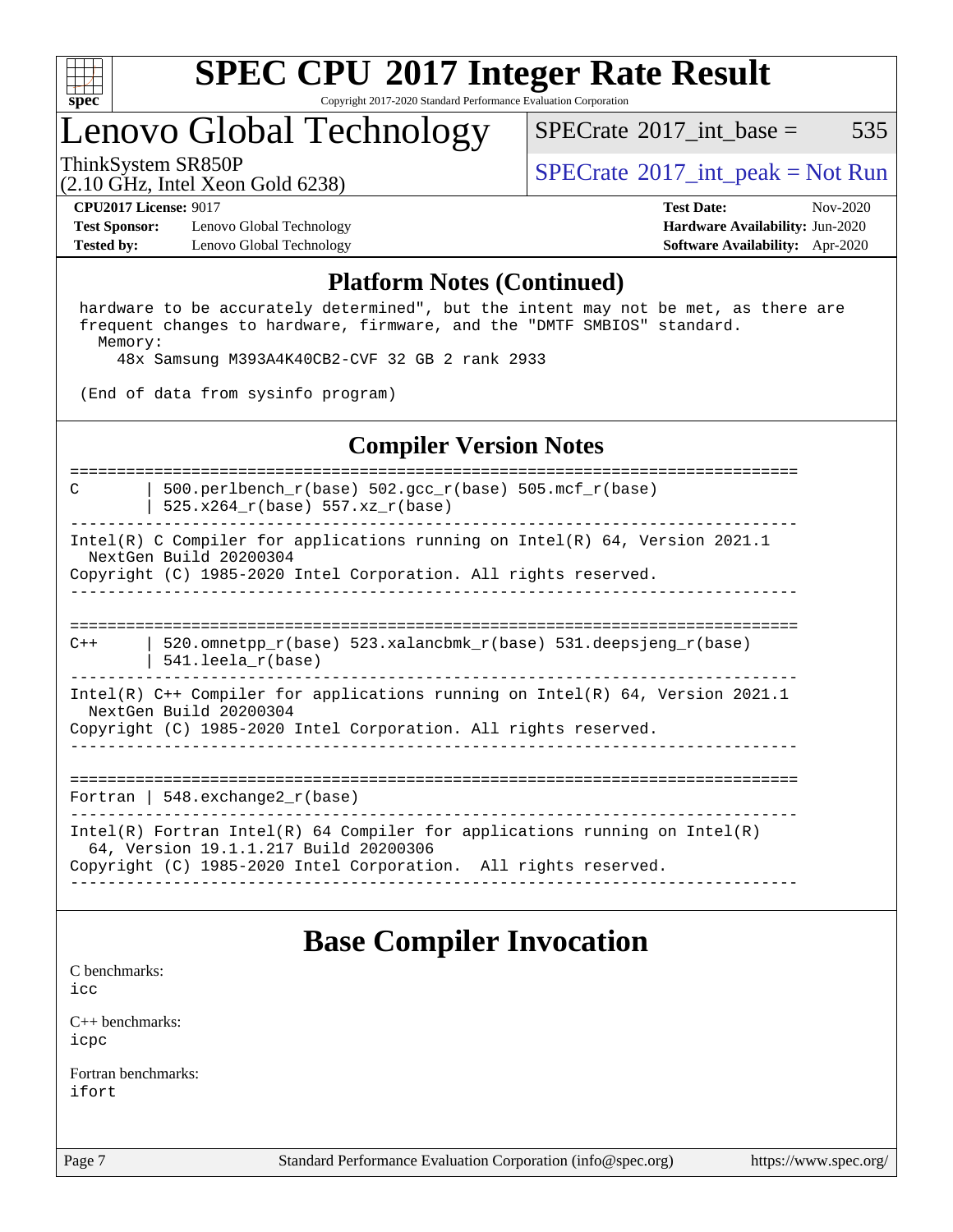

Copyright 2017-2020 Standard Performance Evaluation Corporation

Lenovo Global Technology

 $SPECTate$ <sup>®</sup>[2017\\_int\\_base =](http://www.spec.org/auto/cpu2017/Docs/result-fields.html#SPECrate2017intbase) 535

(2.10 GHz, Intel Xeon Gold 6238)

ThinkSystem SR850P<br>  $SPECTA = 10 \text{ GHz}$  [SPECrate](http://www.spec.org/auto/cpu2017/Docs/result-fields.html#SPECrate2017intpeak)®[2017\\_int\\_peak = N](http://www.spec.org/auto/cpu2017/Docs/result-fields.html#SPECrate2017intpeak)ot Run

**[Test Sponsor:](http://www.spec.org/auto/cpu2017/Docs/result-fields.html#TestSponsor)** Lenovo Global Technology **[Hardware Availability:](http://www.spec.org/auto/cpu2017/Docs/result-fields.html#HardwareAvailability)** Jun-2020 **[Tested by:](http://www.spec.org/auto/cpu2017/Docs/result-fields.html#Testedby)** Lenovo Global Technology **[Software Availability:](http://www.spec.org/auto/cpu2017/Docs/result-fields.html#SoftwareAvailability)** Apr-2020

**[CPU2017 License:](http://www.spec.org/auto/cpu2017/Docs/result-fields.html#CPU2017License)** 9017 **[Test Date:](http://www.spec.org/auto/cpu2017/Docs/result-fields.html#TestDate)** Nov-2020

### **[Base Portability Flags](http://www.spec.org/auto/cpu2017/Docs/result-fields.html#BasePortabilityFlags)**

 500.perlbench\_r: [-DSPEC\\_LP64](http://www.spec.org/cpu2017/results/res2020q4/cpu2017-20201109-24355.flags.html#b500.perlbench_r_basePORTABILITY_DSPEC_LP64) [-DSPEC\\_LINUX\\_X64](http://www.spec.org/cpu2017/results/res2020q4/cpu2017-20201109-24355.flags.html#b500.perlbench_r_baseCPORTABILITY_DSPEC_LINUX_X64) 502.gcc\_r: [-DSPEC\\_LP64](http://www.spec.org/cpu2017/results/res2020q4/cpu2017-20201109-24355.flags.html#suite_basePORTABILITY502_gcc_r_DSPEC_LP64) 505.mcf\_r: [-DSPEC\\_LP64](http://www.spec.org/cpu2017/results/res2020q4/cpu2017-20201109-24355.flags.html#suite_basePORTABILITY505_mcf_r_DSPEC_LP64) 520.omnetpp\_r: [-DSPEC\\_LP64](http://www.spec.org/cpu2017/results/res2020q4/cpu2017-20201109-24355.flags.html#suite_basePORTABILITY520_omnetpp_r_DSPEC_LP64) 523.xalancbmk\_r: [-DSPEC\\_LP64](http://www.spec.org/cpu2017/results/res2020q4/cpu2017-20201109-24355.flags.html#suite_basePORTABILITY523_xalancbmk_r_DSPEC_LP64) [-DSPEC\\_LINUX](http://www.spec.org/cpu2017/results/res2020q4/cpu2017-20201109-24355.flags.html#b523.xalancbmk_r_baseCXXPORTABILITY_DSPEC_LINUX) 525.x264\_r: [-DSPEC\\_LP64](http://www.spec.org/cpu2017/results/res2020q4/cpu2017-20201109-24355.flags.html#suite_basePORTABILITY525_x264_r_DSPEC_LP64) 531.deepsjeng\_r: [-DSPEC\\_LP64](http://www.spec.org/cpu2017/results/res2020q4/cpu2017-20201109-24355.flags.html#suite_basePORTABILITY531_deepsjeng_r_DSPEC_LP64) 541.leela\_r: [-DSPEC\\_LP64](http://www.spec.org/cpu2017/results/res2020q4/cpu2017-20201109-24355.flags.html#suite_basePORTABILITY541_leela_r_DSPEC_LP64) 548.exchange2\_r: [-DSPEC\\_LP64](http://www.spec.org/cpu2017/results/res2020q4/cpu2017-20201109-24355.flags.html#suite_basePORTABILITY548_exchange2_r_DSPEC_LP64) 557.xz\_r: [-DSPEC\\_LP64](http://www.spec.org/cpu2017/results/res2020q4/cpu2017-20201109-24355.flags.html#suite_basePORTABILITY557_xz_r_DSPEC_LP64)

### **[Base Optimization Flags](http://www.spec.org/auto/cpu2017/Docs/result-fields.html#BaseOptimizationFlags)**

#### [C benchmarks](http://www.spec.org/auto/cpu2017/Docs/result-fields.html#Cbenchmarks):

```
-m64 -qnextgen -std=c11
-Wl,-plugin-opt=-x86-branches-within-32B-boundaries -Wl,-z,muldefs
-xCORE-AVX512 -O3 -ffast-math -flto -mfpmath=sse -funroll-loops
-fuse-ld=gold -qopt-mem-layout-trans=4
-L/usr/local/IntelCompiler19/compilers_and_libraries_2020.1.217/linux/compiler/lib/intel64_lin
-lqkmalloc
```
#### [C++ benchmarks](http://www.spec.org/auto/cpu2017/Docs/result-fields.html#CXXbenchmarks):

[-m64](http://www.spec.org/cpu2017/results/res2020q4/cpu2017-20201109-24355.flags.html#user_CXXbase_m64-icc) [-qnextgen](http://www.spec.org/cpu2017/results/res2020q4/cpu2017-20201109-24355.flags.html#user_CXXbase_f-qnextgen) [-Wl,-plugin-opt=-x86-branches-within-32B-boundaries](http://www.spec.org/cpu2017/results/res2020q4/cpu2017-20201109-24355.flags.html#user_CXXbase_f-x86-branches-within-32B-boundaries_0098b4e4317ae60947b7b728078a624952a08ac37a3c797dfb4ffeb399e0c61a9dd0f2f44ce917e9361fb9076ccb15e7824594512dd315205382d84209e912f3) [-Wl,-z,muldefs](http://www.spec.org/cpu2017/results/res2020q4/cpu2017-20201109-24355.flags.html#user_CXXbase_link_force_multiple1_b4cbdb97b34bdee9ceefcfe54f4c8ea74255f0b02a4b23e853cdb0e18eb4525ac79b5a88067c842dd0ee6996c24547a27a4b99331201badda8798ef8a743f577) [-xCORE-AVX512](http://www.spec.org/cpu2017/results/res2020q4/cpu2017-20201109-24355.flags.html#user_CXXbase_f-xCORE-AVX512) [-O3](http://www.spec.org/cpu2017/results/res2020q4/cpu2017-20201109-24355.flags.html#user_CXXbase_f-O3) [-ffast-math](http://www.spec.org/cpu2017/results/res2020q4/cpu2017-20201109-24355.flags.html#user_CXXbase_f-ffast-math) [-flto](http://www.spec.org/cpu2017/results/res2020q4/cpu2017-20201109-24355.flags.html#user_CXXbase_f-flto) [-mfpmath=sse](http://www.spec.org/cpu2017/results/res2020q4/cpu2017-20201109-24355.flags.html#user_CXXbase_f-mfpmath_70eb8fac26bde974f8ab713bc9086c5621c0b8d2f6c86f38af0bd7062540daf19db5f3a066d8c6684be05d84c9b6322eb3b5be6619d967835195b93d6c02afa1) [-funroll-loops](http://www.spec.org/cpu2017/results/res2020q4/cpu2017-20201109-24355.flags.html#user_CXXbase_f-funroll-loops) [-fuse-ld=gold](http://www.spec.org/cpu2017/results/res2020q4/cpu2017-20201109-24355.flags.html#user_CXXbase_f-fuse-ld_920b3586e2b8c6e0748b9c84fa9b744736ba725a32cab14ad8f3d4ad28eecb2f59d1144823d2e17006539a88734fe1fc08fc3035f7676166309105a78aaabc32) [-qopt-mem-layout-trans=4](http://www.spec.org/cpu2017/results/res2020q4/cpu2017-20201109-24355.flags.html#user_CXXbase_f-qopt-mem-layout-trans_fa39e755916c150a61361b7846f310bcdf6f04e385ef281cadf3647acec3f0ae266d1a1d22d972a7087a248fd4e6ca390a3634700869573d231a252c784941a8) [-L/usr/local/IntelCompiler19/compilers\\_and\\_libraries\\_2020.1.217/linux/compiler/lib/intel64\\_lin](http://www.spec.org/cpu2017/results/res2020q4/cpu2017-20201109-24355.flags.html#user_CXXbase_linkpath_2cb6f503891ebf8baee7515f4e7d4ec1217444d1d05903cc0091ac4158de400651d2b2313a9fa414cb8a8f0e16ab029634f5c6db340f400369c190d4db8a54a0) [-lqkmalloc](http://www.spec.org/cpu2017/results/res2020q4/cpu2017-20201109-24355.flags.html#user_CXXbase_qkmalloc_link_lib_79a818439969f771c6bc311cfd333c00fc099dad35c030f5aab9dda831713d2015205805422f83de8875488a2991c0a156aaa600e1f9138f8fc37004abc96dc5)

#### [Fortran benchmarks:](http://www.spec.org/auto/cpu2017/Docs/result-fields.html#Fortranbenchmarks)

```
-m64 -Wl,-plugin-opt=-x86-branches-within-32B-boundaries -Wl,-z,muldefs
-xCORE-AVX512 -O3 -ipo -no-prec-div -qopt-mem-layout-trans=4
-nostandard-realloc-lhs -align array32byte -auto
-mbranches-within-32B-boundaries
-L/usr/local/IntelCompiler19/compilers_and_libraries_2020.1.217/linux/compiler/lib/intel64_lin
-lqkmalloc
```
[The flags files that were used to format this result can be browsed at](tmsearch)

[http://www.spec.org/cpu2017/flags/Intel-ic19.1u1-official-linux64\\_revA.html](http://www.spec.org/cpu2017/flags/Intel-ic19.1u1-official-linux64_revA.html) <http://www.spec.org/cpu2017/flags/Lenovo-Platform-SPECcpu2017-Flags-V1.2-CLX-I.html>

[You can also download the XML flags sources by saving the following links:](tmsearch)

[http://www.spec.org/cpu2017/flags/Intel-ic19.1u1-official-linux64\\_revA.xml](http://www.spec.org/cpu2017/flags/Intel-ic19.1u1-official-linux64_revA.xml) <http://www.spec.org/cpu2017/flags/Lenovo-Platform-SPECcpu2017-Flags-V1.2-CLX-I.xml>